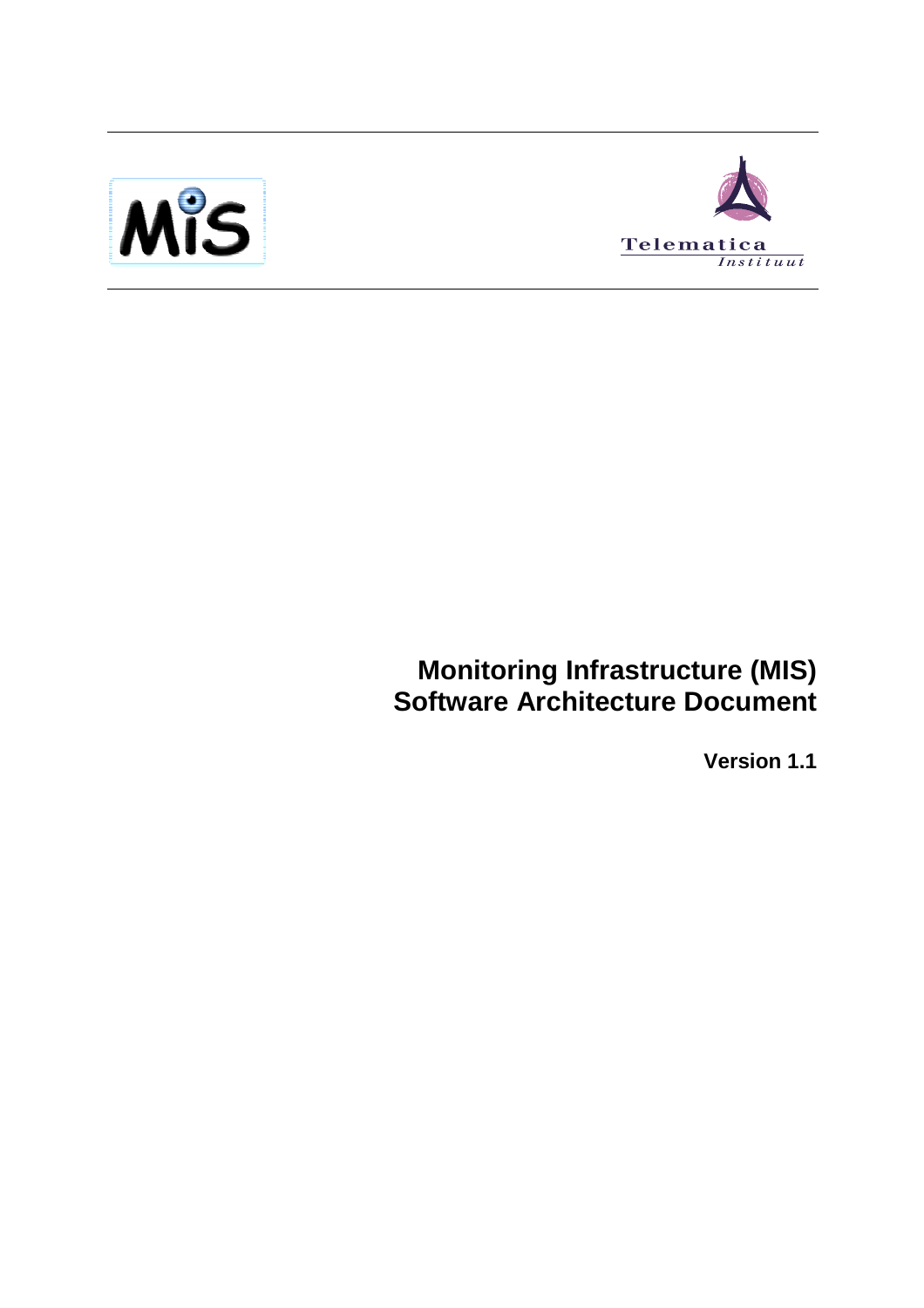| Monitoring Infrastructure (MIS) | ersion:<br>.       |
|---------------------------------|--------------------|
| Software Architecture Document  | 8-10-2004<br>Jate: |

# **Revision History**

| Date      | <b>Version</b> | <b>Description</b>        | <b>Author</b> |
|-----------|----------------|---------------------------|---------------|
| 28-9-2004 | 1.0            | Created                   | Peter Fennema |
| 8-10-2004 | 1.1            | Processed review comments | Peter Fennema |
|           |                |                           |               |
|           |                |                           |               |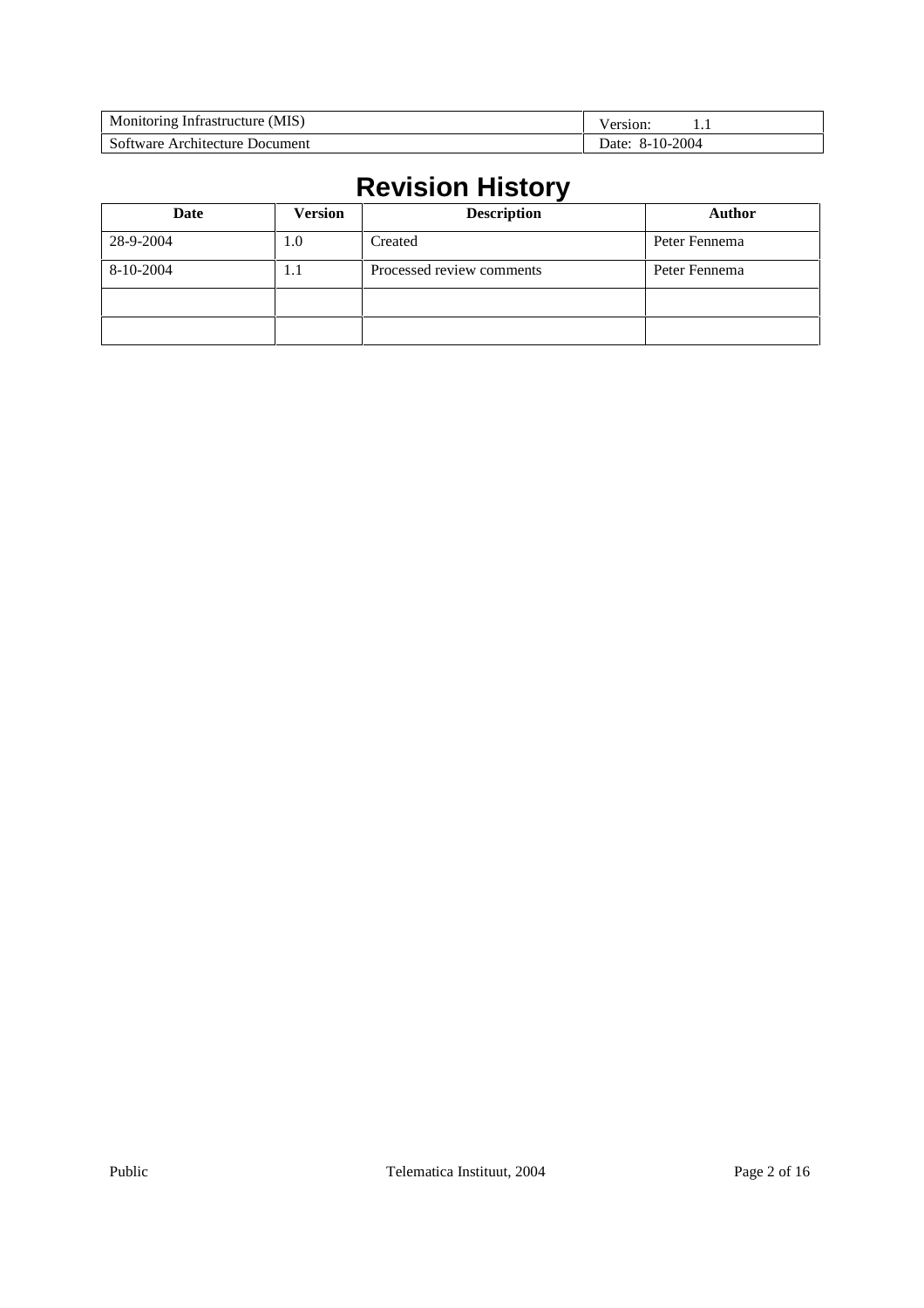| Monitoring Infrastructure (MIS) | ersion.<br>.    |
|---------------------------------|-----------------|
| Software Architecture Document  | Date: 8-10-2004 |

# **Table of Contents**

| 1.  |     | Introduction                                                            | 4                |
|-----|-----|-------------------------------------------------------------------------|------------------|
|     | 1.1 | Scope                                                                   | 4                |
|     | 1.2 | Purpose                                                                 | $\overline{4}$   |
|     | 1.3 | Overview                                                                | $\overline{4}$   |
|     | 1.4 | Colour convention                                                       | $\overline{4}$   |
| 2.  |     | Identification of stakeholders                                          | 4                |
|     | 2.1 | Purpose of the system                                                   | 4                |
|     | 2.2 | <b>Stakeholders</b>                                                     | 4                |
| 3.  |     | Monitor example                                                         | 5                |
| 4.  |     | Architectural Goals and Constraints                                     | 6                |
|     | 4.1 | Goals                                                                   | 6                |
|     | 4.2 | Constraints                                                             | 6                |
| 5.  |     | Introduction to views                                                   | 7                |
| 6.  |     | <b>Runtime View</b>                                                     | 7                |
|     | 6.1 | Introduction                                                            | $\boldsymbol{7}$ |
|     | 6.2 | Component types and connector types                                     | 8                |
|     | 6.3 | View description                                                        | 9                |
| 7.  |     | Monitor Design View                                                     | 10               |
|     | 7.1 | Introduction                                                            | 10               |
|     | 7.2 | View description                                                        | 10               |
| 8.  |     | Logical View                                                            | 10               |
|     | 8.1 | Introduction                                                            | 10               |
|     | 8.2 | View description                                                        | 11               |
|     | 8.3 | Package descriptions                                                    | 11               |
|     |     | 8.3.1 Events package                                                    | 11               |
|     |     | 8.3.2 Monitorclient package                                             | 12               |
| 9.  |     | <b>Detailed Runtime View</b>                                            | 13               |
|     | 9.1 | Introduction                                                            | 13               |
|     | 9.2 | View description: Eventrouter package contribution                      | 14               |
|     | 9.3 | View description: Events package and monitorclient package contribution | 14               |
| 10. |     | References                                                              | 16               |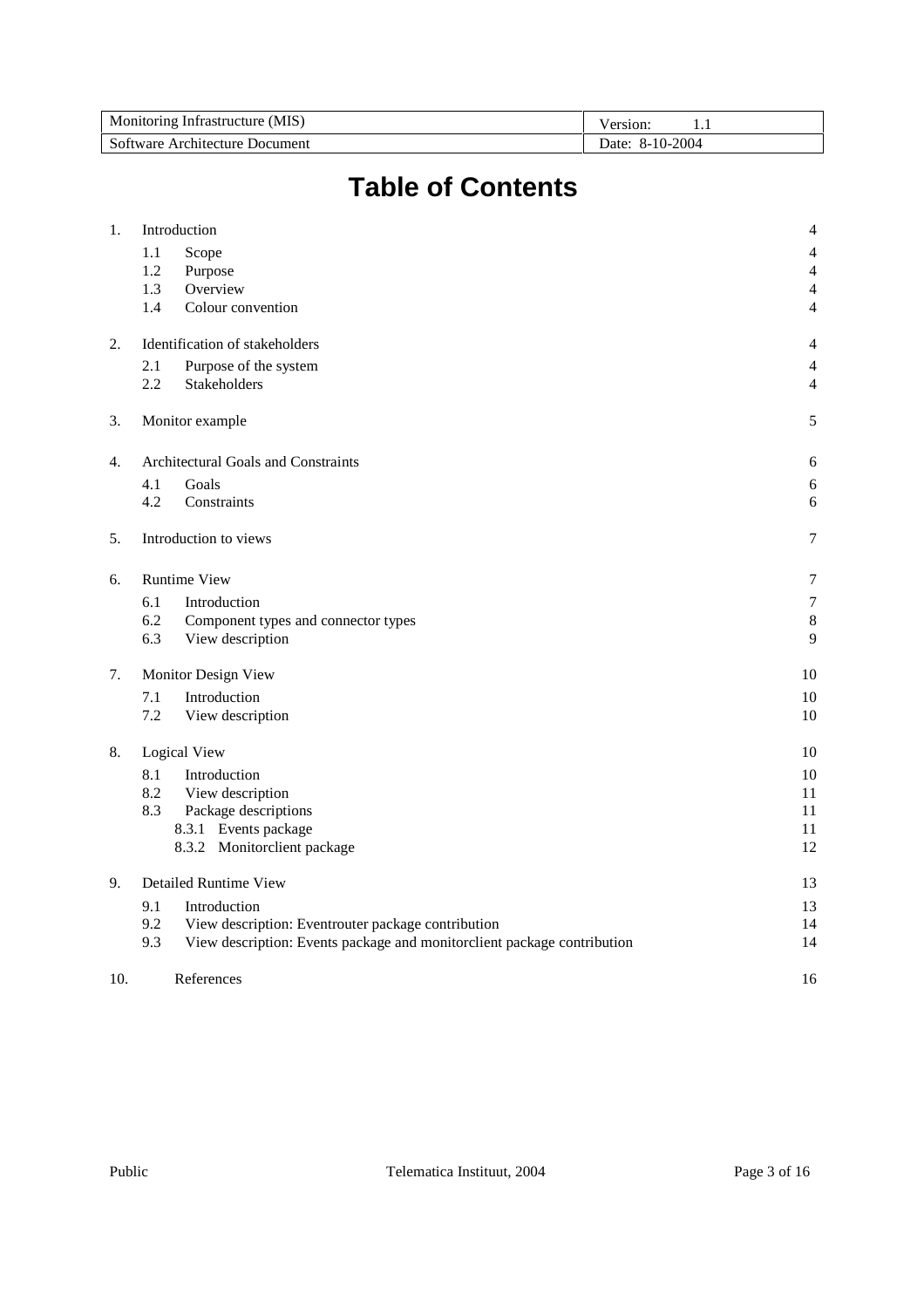| Monitoring Infrastructure (MIS) | √ersion·        |
|---------------------------------|-----------------|
| Software Architecture Document  | Date: 8-10-2004 |

## **1. Introduction**

#### **1.1 Scope**

This document applies to the Monitoring Infrastructure (MIS). The MIS is a toolkit for software developers. It provides libraries and tools for local and remote monitoring of events in applications and for graphical representation of those events. It enables visualization of the internal behaviour of technology towards a broad range of audiences.

## **1.2 Purpose**

This document provides a comprehensive architectural description of the MIS, using a number of different views to depict different aspects of the system. It intends to capture and convey the significant architectural decisions that have been made on the system.

## **1.3 Overview**

Section 2 describes the stakeholders of this architecture. Section 3 gives an example of an application that was built using the MIS. Section 4 describes the architectural goals and constraints. Section 5 gives a short introduction about architectural views. Sections 6 to 9 present the views on the architecture.

#### **1.4 Colour convention**

To make a clear distinction between the MIS artefacts (libraries and tools) and the context in which those artefacts are used (domain specific applications) the following colour convention is used in all figures of this document:



# **2. Identification of stakeholders**

## **2.1 Purpose of the system**

As applications grow more complex in the sense that they involve more distributed components and new technologies or paradigms, it becomes harder to explain the underlying process for demonstration or instruction purposes. A way to gain insight into the behaviour of applications is to visualize the interactions among the different actors or components that are engaged in a process. Seeing the executed process helps to understand how the application works under the hood and what is new or innovative in a particular approach.

The purpose of the MIS is to offer an infrastructure for monitoring events in applications and translation of these events into a graphical representation. The MIS offers libraries and tools that assist developers to implement graphical monitors for their own domain specific applications.

#### **2.2 Stakeholders**

The stakeholders that have been considered while formulating this architecture are shown in Figure 1. Stakeholders can be categorized based on their activities with respect to the MIS (shown as layers in the figure).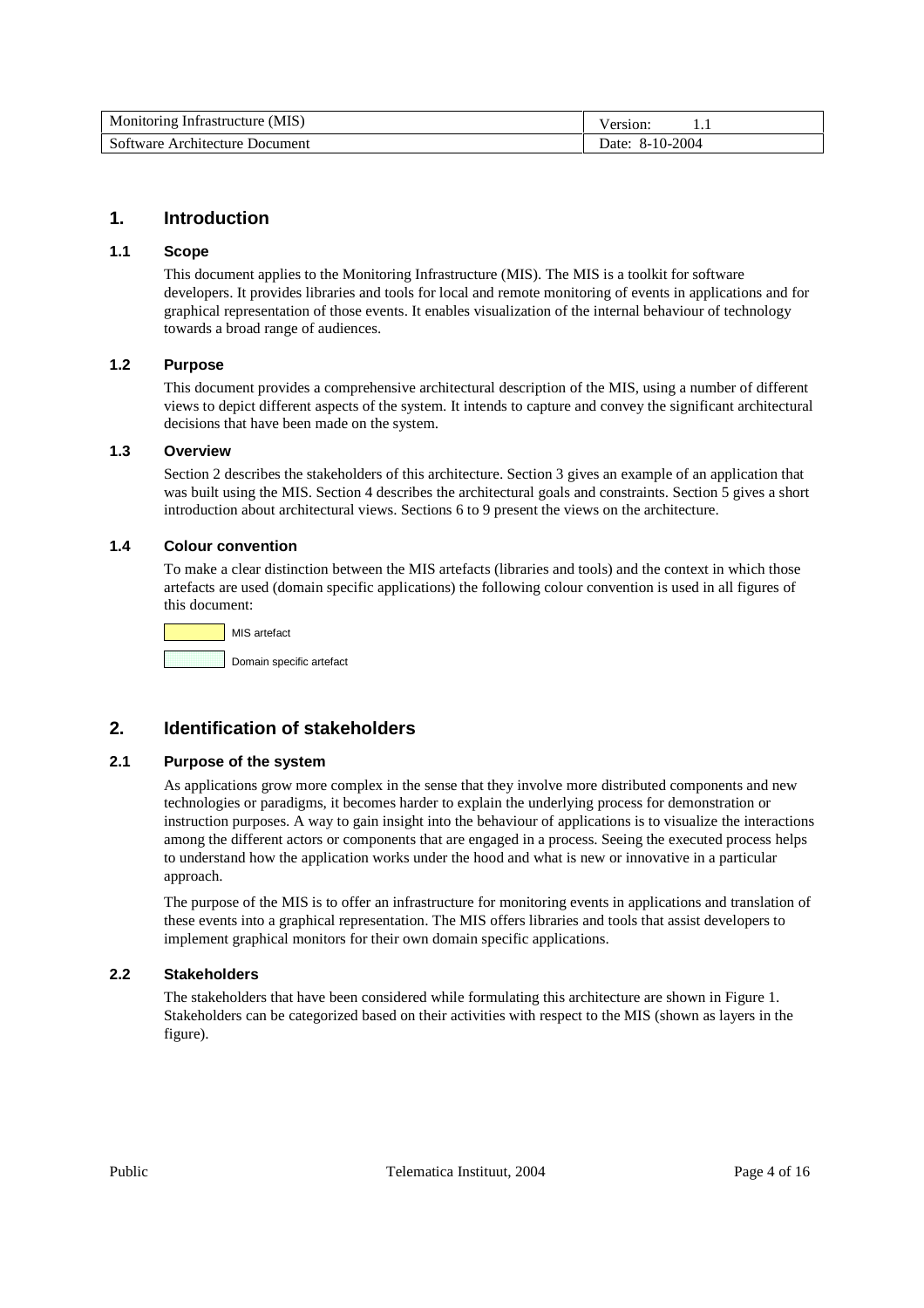

#### **Figure 1 Stakeholders**

#### MIS development stakeholders

The *MIS Developer* is responsible for development and maintenance of the infrastructure. He creates a set of tools and libraries that capture the generic behaviour of (graphical) application monitoring.

#### Monitor Development stakeholders

The Monitor Development stakeholders are the direct users of the MIS as an end product. They are software developers and they use the components and libraries of the MIS to implement monitors for their own domain specific applications. They use the MIS at design time. To enable external monitoring an application has to produce events that reflect its state. The *Monitored System Developer* instruments his application by inserting code that produces events. The *Monitor Developer* develops a graphical representation of the system and implements the logic that receives and processes the events. Monitor Development stakeholders want to focus on their domain specific issues.

#### Monitor usage stakeholders

The *Monitor User* uses a monitor to explain an application to the *Monitor Audience*. The Monitor User uses the MIS at runtime without being aware of the existence of the MIS at all. The Monitor User is only aware of the Monitor and the Monitored System that were created by the Monitor Development stakeholders.

# **3. Monitor example**

Figure 2 shows an example of a Monitor application in a web browser. The Monitor represents a platform (Monitored System) for the distribution of high-quality digital content from and to the home environment. Moving yellow rectangles represent the messages that are flowing around in the platform, illustrating the system dynamics. The Monitor User can explain the platform to the Monitor Audience. He can use the timing controls to tweak the speed of the Monitor or use the step-mode to go through the events step-bystep. Note that this monitor can switch between various views that are targeted towards different kinds of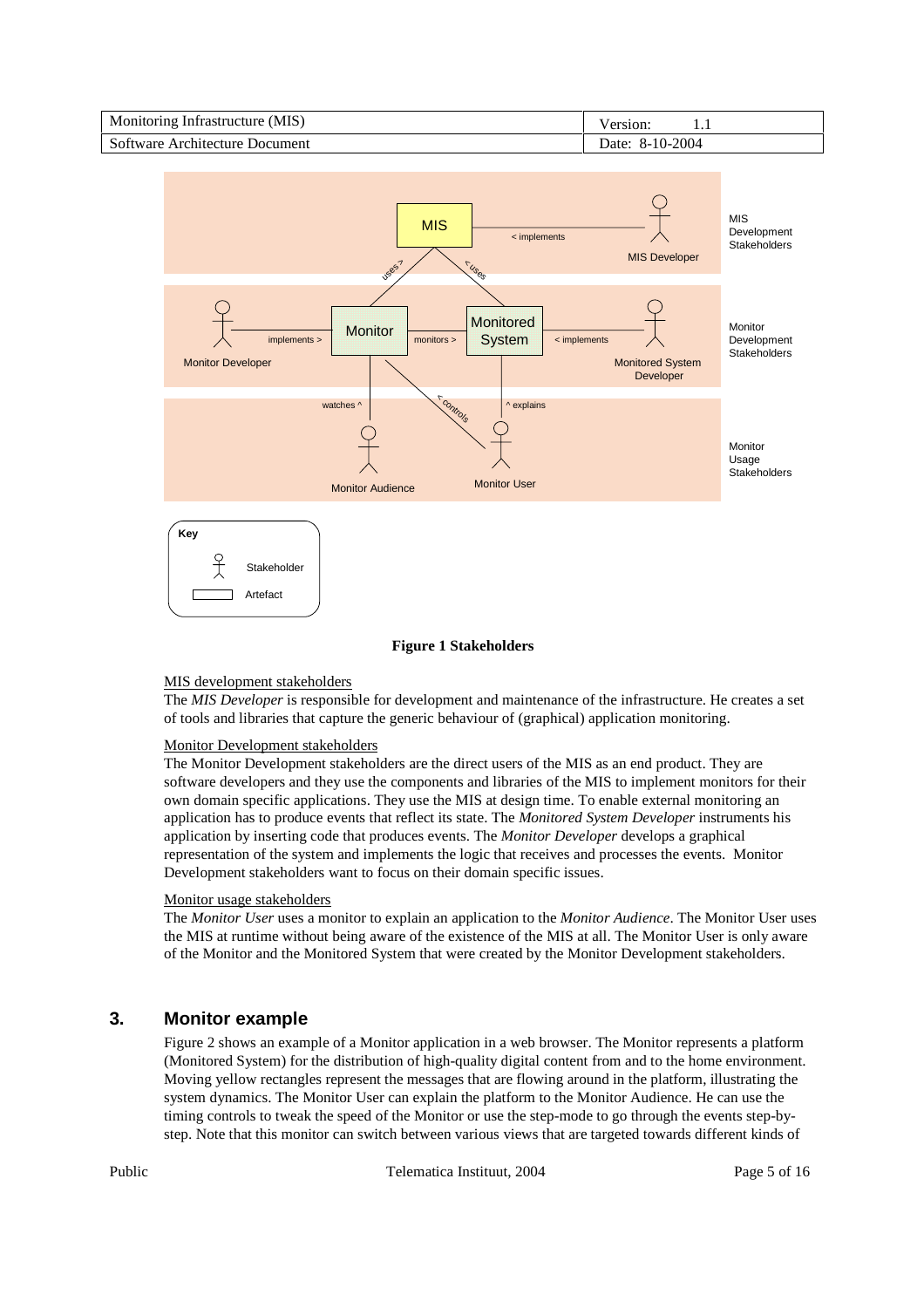| Monitoring Infrastructure (MIS) | .                  |
|---------------------------------|--------------------|
| Software Architecture Document  | 8-10-2004<br>)ate: |

audiences. It also contains a simulator that can play various predefined scenarios.



**Figure 2 Monitor example** 

# **4. Architectural Goals and Constraints**

## **4.1 Goals**

Main goal of this architecture is to serve as a means for education and communication. The MIS is an open source project. The architecture is used to introduce new people to the system. The people may be new members of the development team (MIS development stakeholders) or Monitor Development stakeholders who download the open source distribution. This document will be available on the MIS open source project website [MIS SF].

## **4.2 Constraints**

The following key requirements and system constraints have a significant bearing on the architecture of the MIS:

• The MIS is an open source project under the GNU LPGL license [GNU]. This has impact on decisions with respect to inclusion and redistribution of external software libraries or components. All relevant licenses have to be studied carefully.

Public **Public** CTelematica Instituut, 2004 Page 6 of 16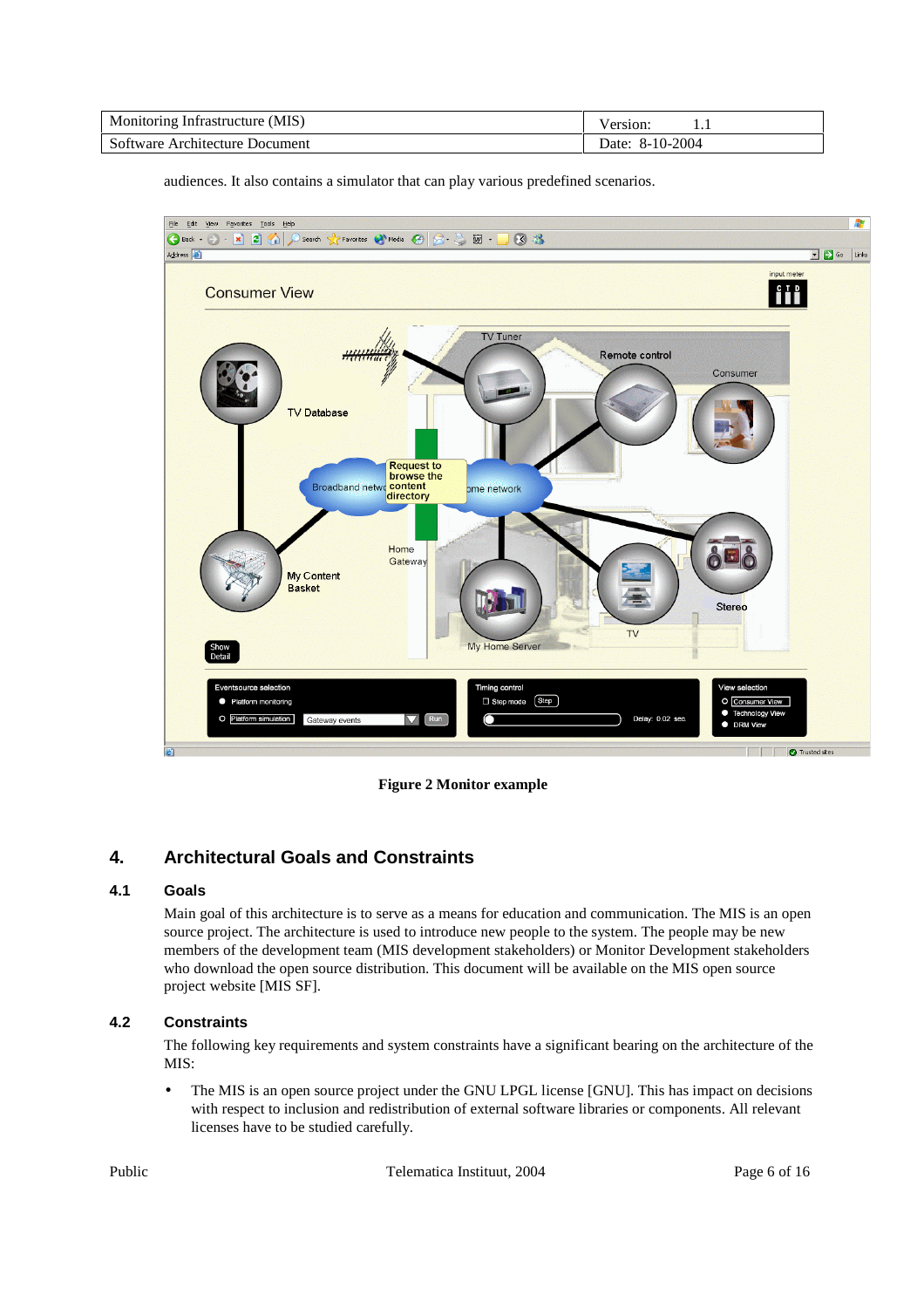| Monitoring Infrastructure (MIS) | ersion<br>. |
|---------------------------------|-------------|
| Software Architecture Document  | 8-10-2004   |

- The MIS is intended for instruction purposes only. It will not support high reliability or industry strength monitoring of mission critical processes.
- The MIS must be easy to use with respect to development and deployment of monitors and monitored systems. It must facilitate the needs of Monitor Development stakeholders.

# **5. Introduction to views**

A view is a representation of a set of system elements and the relationships associated with them. Different views support different goals and uses. Because the MIS is a toolkit for software developers both the architecture of domain specific applications that use the MIS and the architecture of the MIS itself are relevant. The Runtime View (section 6) describes the architecture of domain specific applications developed by Monitor Development stakeholders. As such it provides information to the MIS Developer about the context in which the MIS artefacts will be used. The Monitor Design View (section 7) describes the architecture of the design tools that are offered to the Monitor Developer. The Logical View (section 8) focuses on the architecture of the MIS itself. It describes the decomposition of the system in packages as well as the behaviour of the system. The Detailed Runtime View (section 9) shows how the packages specified in the Logical View contribute to the architecture of domain specific applications in the Runtime View.

## **6. Runtime View**

#### **6.1 Introduction**

The Runtime View of the architecture describes the runtime components and their interactions. The Runtime View is based on the Component and Connector view type as described in [PCL]. It is similar to the Structural Viewpoint described in [IEEE-1471].

It is important to realise that the delivered artefacts of the Monitoring Infrastructure are software libraries and development tools. The Runtime View in this section does not describe those libraries and tools, but intends to show the context in which they will be used and deployed by Monitor Development stakeholders. The relation between the components shown in the Runtime View and the MIS artefacts is described in section 9.

The Runtime View is relevant for:

- The MIS Developer as a guideline for software design and implementation. MIS Developers have to be aware of the application context of the libraries in order to optimise the usability.
- The Monitor Developer and Monitored System Developer, because it shows the various component interconnection possibilities that can be applied in their monitor applications at runtime.

Figure 3 shows the concepts of the Component and Connector View, as they are defined in [PCL].

The connector is an instance of a connector type and each component is an instance of a component type. A connector type represents a form of interaction between components. A component has (one or more) ports (interfaces). Connectors are characterized by their roles. A role can be thought of as the interface of a connector. It defines the way in which components may use the connector to carry out interactions. An attachment attaches the ports of component instances to roles of connector instances.

With respect to this document the abstraction level of component ports connecting to connector roles at attachment points is too detailed. The connector role concept will not be used. In this document component ports will be directly attached to connectors.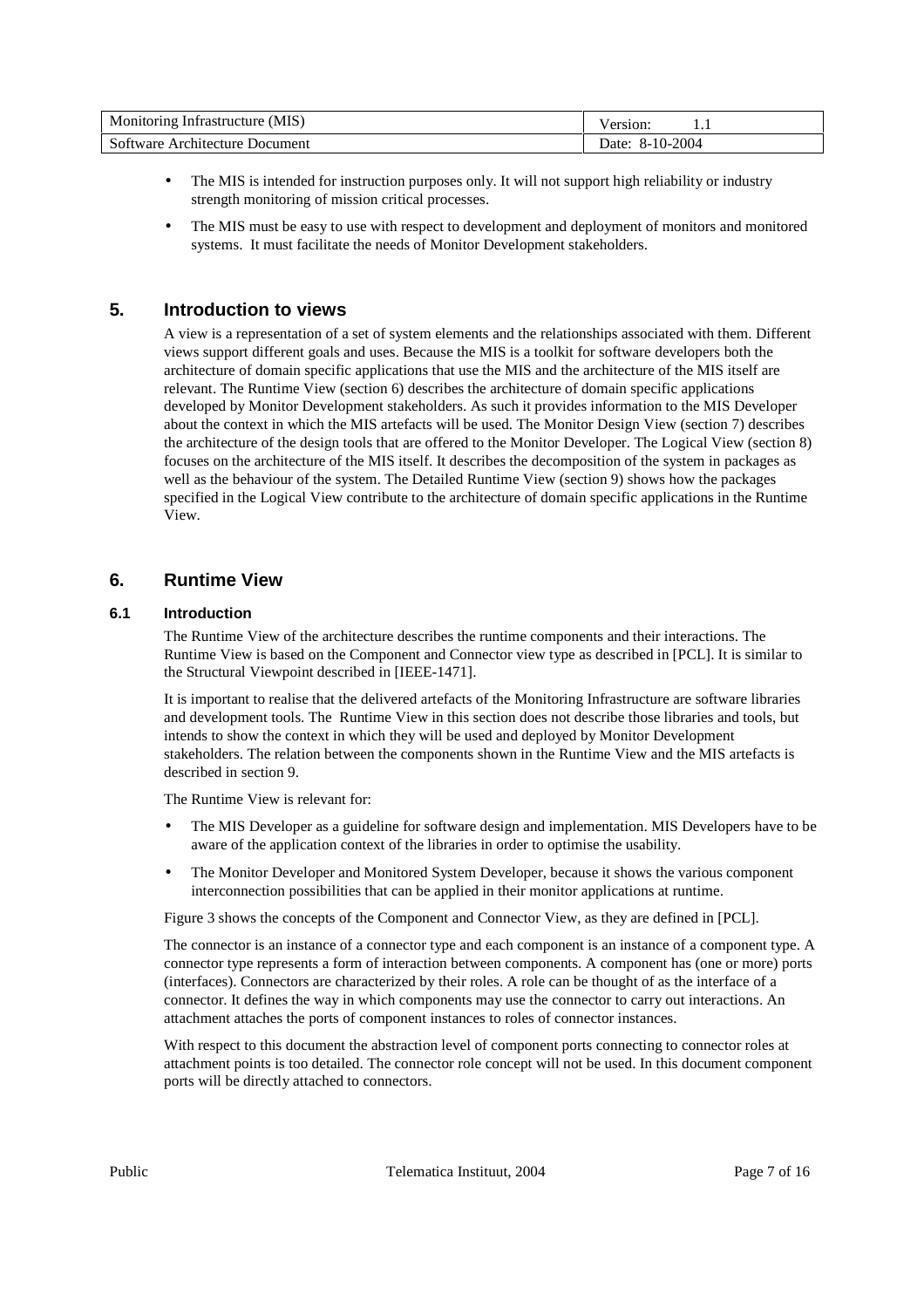| Monitoring Infrastructure (MIS) | ersion <sup>.</sup><br>. |
|---------------------------------|--------------------------|
| Software Architecture Document  | Date: 8-10-2004          |



**Figure 3 Component and Connector View concepts** 

Section 6.2 describes the component types and connector types that will be used in the presentation of the Runtime View. The Runtime View itself is provided in section 6.3.

#### **6.2 Component types and connector types**

Client and server component types with a request-reply connector type

Figure 4 shows how a client and a server component are connected using a request-reply connector. The request-port of the client is attached to the request-reply connector. A server has a reply-port. The replyport is connected to the other side of the request-reply connector. The client sends events over its request port to the server. The event description is a parameter of the request. The server processes the event and replies with an appropriate message to its reply-port.



**Figure 4 Client server connection over a request-reply connector** 

Publisher and subscriber component types with a publish-subscribe connector type

Figure 5 shows how a publisher and a subscriber component are connected using a publish-subscribe connector.



**Figure 5 Publisher subscriber connection over a publish-subscribe connector** 

A publisher has a publication-port. The publication-port is attached to publish-subscribe-connector. A

Public **Public** CTelematica Instituut, 2004 Page 8 of 16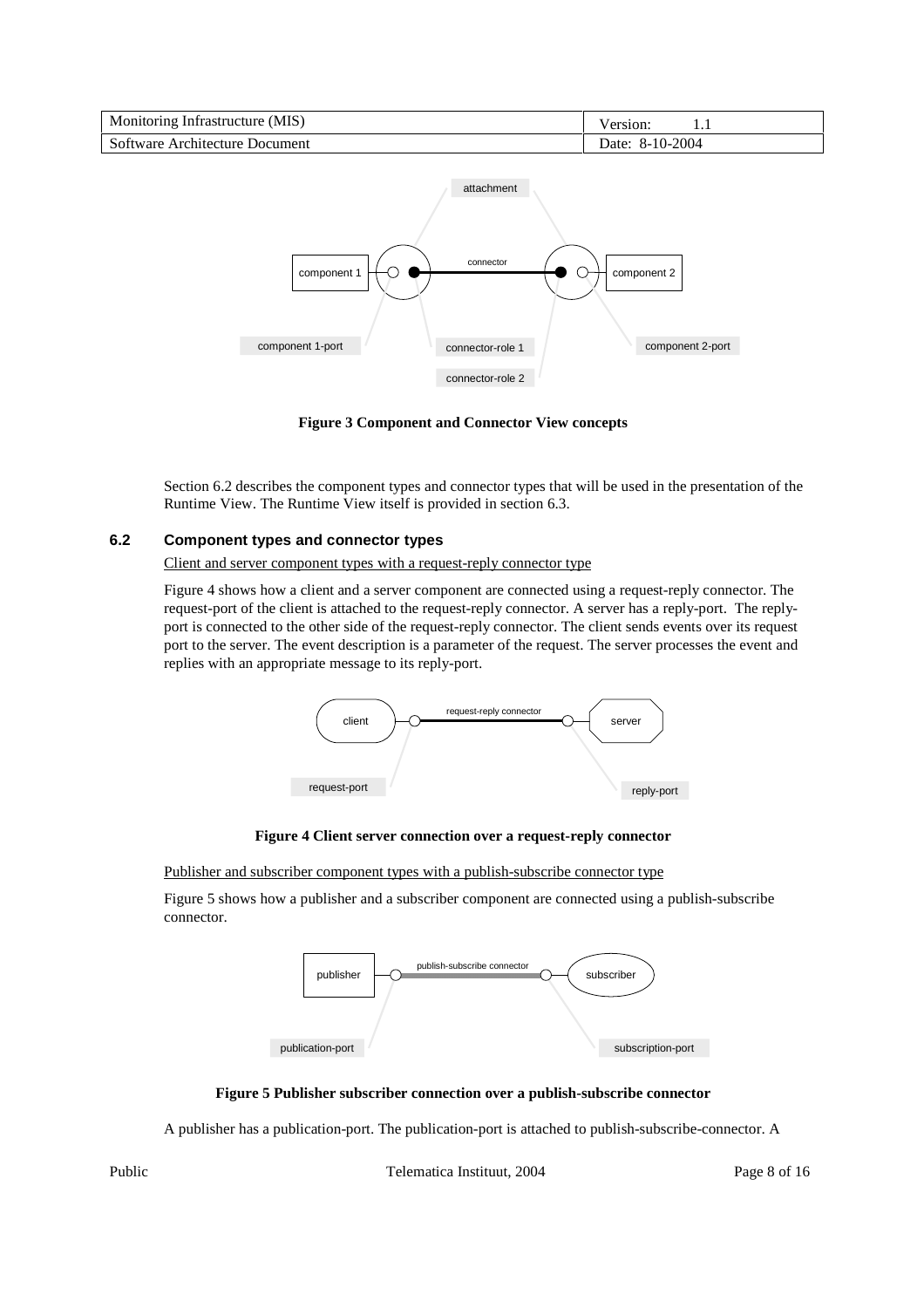| Monitoring Infrastructure (MIS) | ersion             |
|---------------------------------|--------------------|
| Software Architecture Document  | 8-10-2004<br>Date: |

subscriber has a subscription-port. The subscription-port is connected to the connector. The publisher sends events to its publication-port and the subscriber receives the event. The publisher is unaware of the subscriber. The publish-subscribe connector decouples subscribers from publishers.

#### **6.3 View description**

Figure 6 shows the Runtime View. It shows components that pass events, either through a publishsubscribe connector or through a request-reply connector. This figure is one example out of many possible configurations of components and connectors that Monitor Development stakeholders might apply. The example covers most possible usage scenarios.



#### **Figure 6 Runtime View**

The *Monitor Server* in the figure is a domain specific server application that uses the MIS libraries. It is an example of an application that is developed by a Monitor Developer. It manipulates incoming events (e.g. filtering, queuing) before publishing them to the publish-subscribe connector. The Monitor Server can receive events over a request-reply connector (in this case it acts as a server component) or over a publishsubscribe connector (in this case it acts as a subscriber component). The Monitor Server can also publish events over a publish-subscribe connector thereby acting as a publisher component.

*Monitored System 1* is a domain specific application that uses the MIS libraries to send events to a Monitor Server over a request-reply connector (acting as a client component).

*Monitored System 2* is a domain specific application that publishes events directly to the publish-subscribe connector without any intermediate manipulation (acting as a publisher component).

The *Monitor Client* is connected to the publish-subscribe connector. It is acting as a subscriber component. It receives the events published by the other components and typically will show graphical updates in a web browser.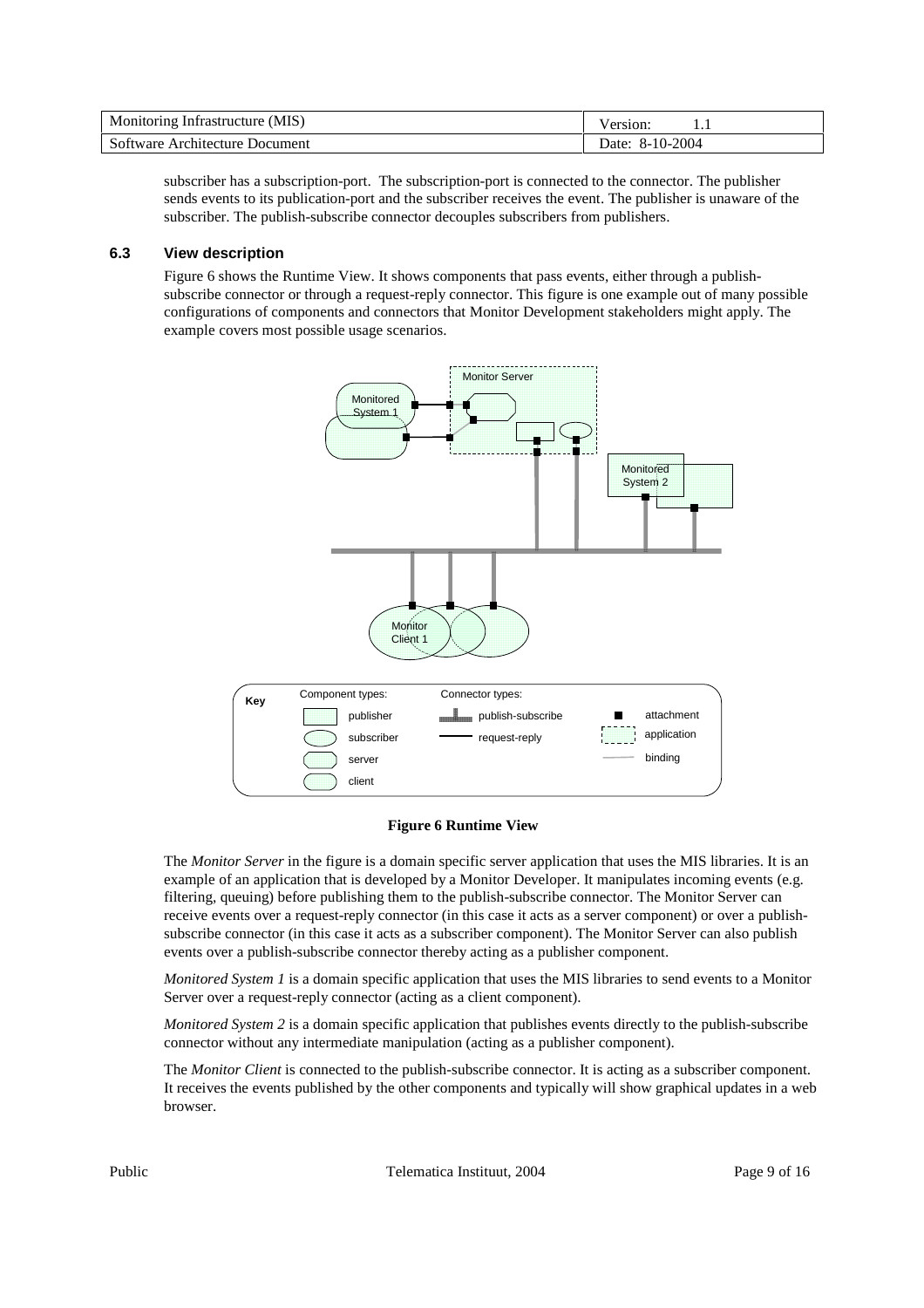| Monitoring Infrastructure (MIS) | $\sqrt{e}$ rsion |
|---------------------------------|------------------|
| Software Architecture Document  | Date: 8-10-2004  |

# **7. Monitor Design View**

#### **7.1 Introduction**

The Monitor Design View describes the design tool (Monitor Client Design Tool) that the MIS offers to the Monitor Developer. The view is based on the Pipe-and-Filter Style as described in [PCL].

The Monitor Design View is relevant for:

- The MIS Developer as a guideline for software design and implementation of the Monitor Client Design Tool.
- The Monitor Developer as a functional description and a usage guide of the Monitor Client Design Tool.

#### **7.2 View description**

The Monitor Client Design Tool addresses the problem of translation of incoming events into graphical updates. Complex applications will often require complex visualizations (with a large number of graphical objects) and generate many types of events. Programming this many to many mapping can be a tedious job. The Monitor Client Design Tool supports the Monitor Developer at design time by generating all mapping logic based on a mapping that is defined in a XML file.

The Monitor Client Design Tool is best represented as a filter that transforms input files into a dedicated package (monitorclient package). This package can subsequently be deployed in a web browser environment. This is shown in Figure 7.



#### **Figure 7 Monitor Design View**

The Monitor Client Design Tool is executed from the command line. On its SVG-file input port it expects an SVG file that contains the graphical representation of the Monitored System. SVG is a XML based W3C standard that is programmable though java or JavaScript and is very extensive in terms of describing graphical concepts [SVG]. On the mapping-file input port the Monitor Client Design Tool expects an XML file that represents the many-to-many mapping of events to JavaScript function calls. These function calls will trigger graphical updates of the SVG document at runtime. On the monitorclient output port the Monitor Client Design Tool will create a monitorclient package that contains all mapping logic and graphics in an easy to deploy format. The structure of this generated monitorclient package is explained in section 8.3.2.

## **8. Logical View**

#### **8.1 Introduction**

The logical view of the architecture describes the decomposition of the system into packages. For each relevant package it introduces the architecturally significant classes and describes their responsibilities, as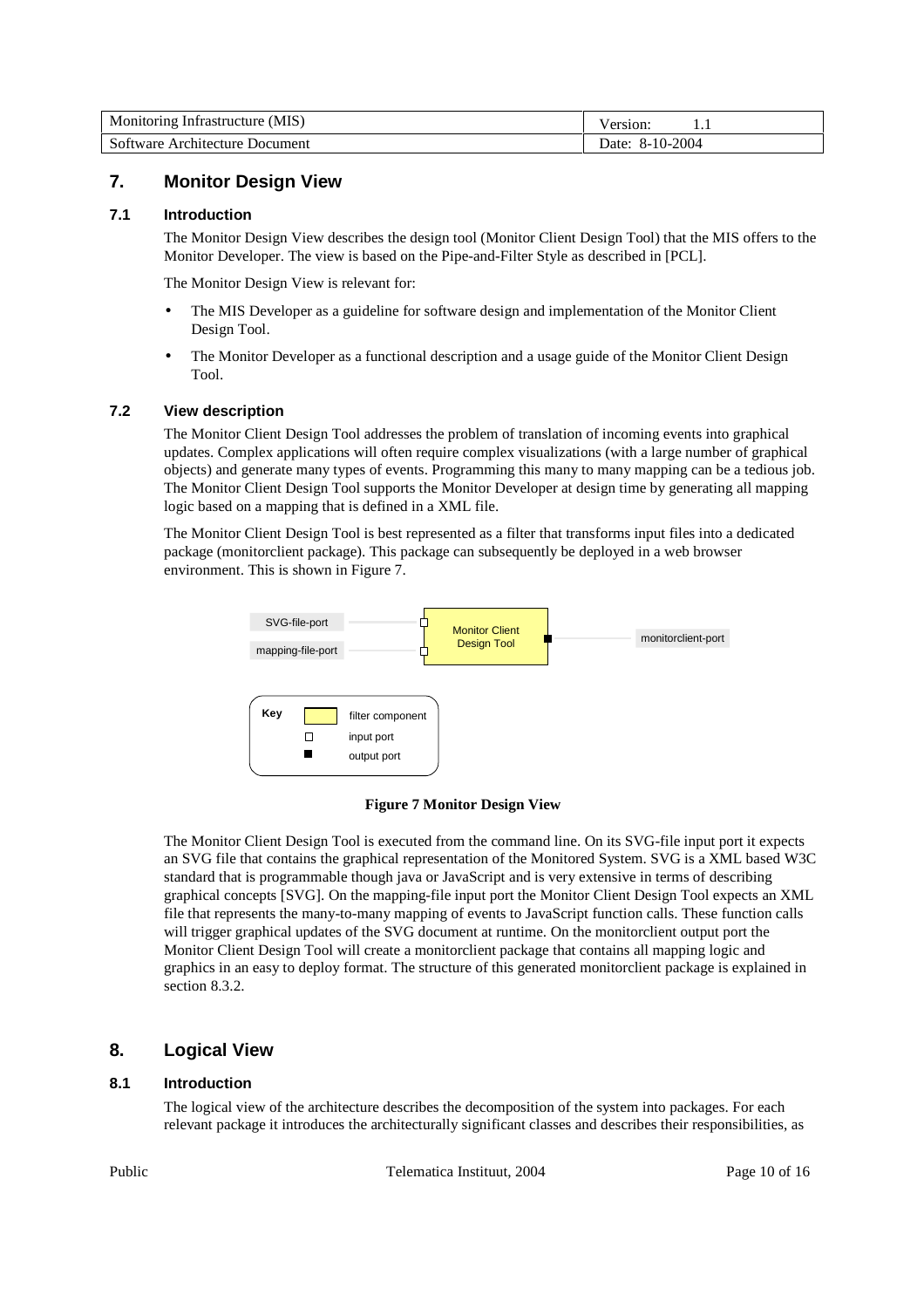| Monitoring Infrastructure (MIS) |                    |
|---------------------------------|--------------------|
| Software Architecture Document  | 8-10-2004<br>Date: |

well as a few very important relationships, operations, and attributes. The logical view is based on the logical viewpoint as described by the Rational Unified Process [RUP].

The logical view is especially relevant for the MIS Developer as a guideline for software design and implementation.

Section 8.2 describes the Logical View and section 8.3 describes some of the packages in more detail.

#### **8.2 View description**

The logical view of the MIS is shown in Figure 8.



**Figure 8 Logical View** 

The *events* package is a software library that will be used by Monitor Developers. They will integrate this library into their applications, both for Monitors and Monitored Systems. It has classes for event publishing, event delaying, queuing and event filtering. The events package is explored in more detail in section 8.3.1.

The *utilities* package is a software library that offers a simulator that can publish events that are specified in a play list. The Monitor Developer can use this package at design time for testing purposes. The Monitor Developer can also include a simulator in the final Monitor, to enable the Monitor User to show predefined event sequences to the Monitor Audience. The play list is defined in a dedicated XML file format.

The *eventrouter* package is a middleware package for event routing. The eventrouter decouples event publishers from event subscribers. The eventrouter uses the concept of topics. Applications can publish events to topics on the eventrouter. Clients can subscribe to topics, and receive the events that are published towards those topics. The eventrouter package is a ready-to-deploy web application package that is used by Monitor Developers. An off-the-shelf component is used for the eventrouter: the pushlet framework [PUSHLET]. The internals of the eventrouter are not architecturally significant. The runtime interface of the eventrouter is described in section 9.2.

The *monitorclientdesign* package represents the Monitor Client Design Tool as described in section 7. The Monitor Developer uses this tool at design time. It is a command line tool for code generation that is not used as part of a Monitor at runtime.

The *monitorclient* package is the bundled result of code generation with the Monitor Client Design Tool. The Monitor Developer will in most cases integrate this logic in a Monitor Client. The monitorclient package is explored in more detail in section 8.3.2.

#### **8.3 Package descriptions**

#### 8.3.1 Events package

Figure 9 shows the most important classes of this package.

The *Event* class models an event. An event has a type, and it is possible to attach data to an event. Event data are passed as name-value pair strings. An event can be serialised to XML.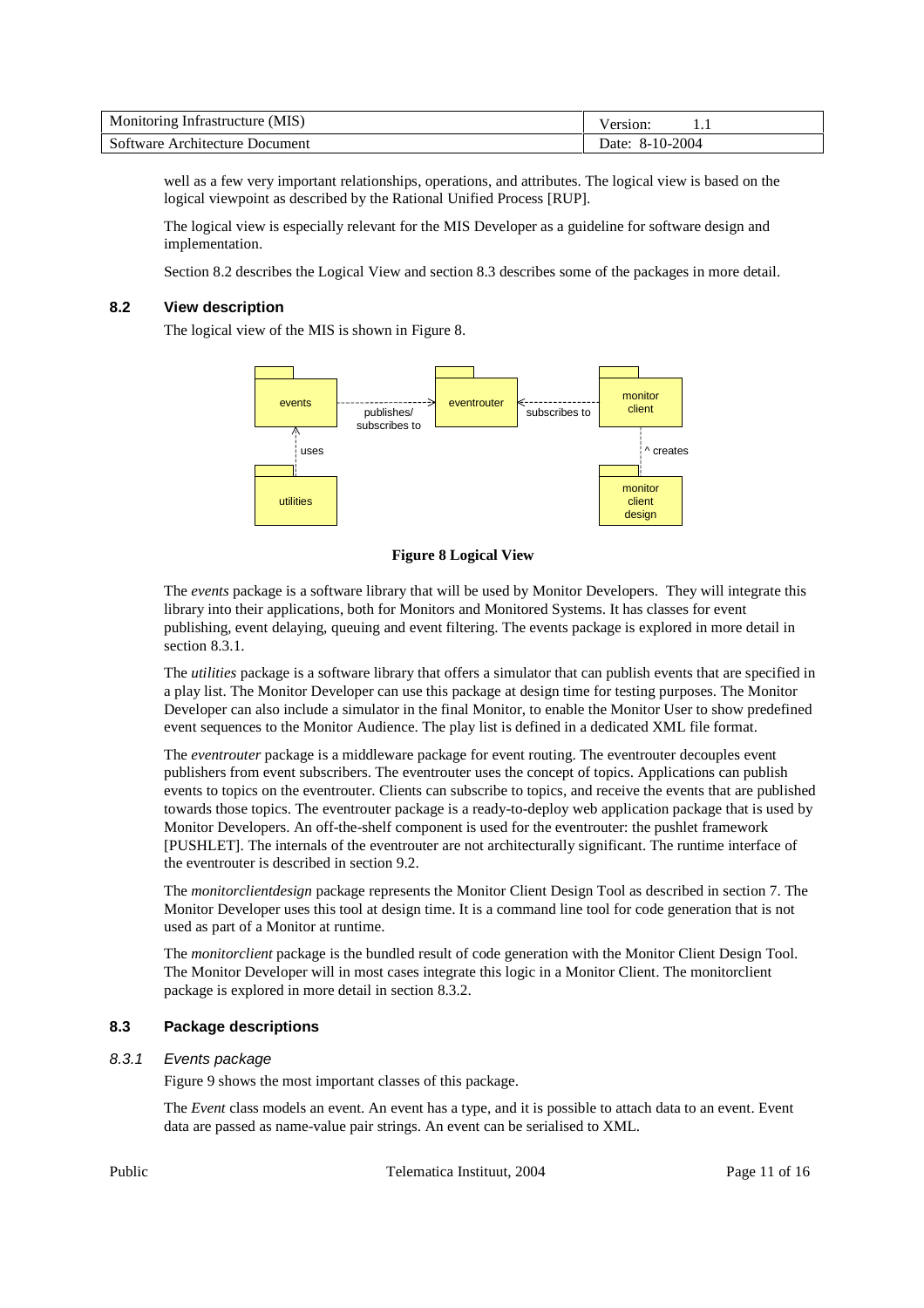| Monitoring Infrastructure (MIS) | ersion          |
|---------------------------------|-----------------|
| Software Architecture Document  | Date: 8-10-2004 |

An *EventServer* is the concept that clients use to publish events. The actual event publication is either directly delegated to an EventPublisher or stored in a BlockingQueue for intermediate event storage. This depends on the settings of the "synchronous" parameter. If synchronous event publication is desired the thread that calls the EventServer for publishing events is blocked until the event is really published. In case of asynchronous event publication the thread returns immediately. The events are stored in the BlockingQueue. Another behavioural parameter is the "sleeptime". Specifying a sleeptime will hold publication of the event. The event is only published after the sleeptime has elapsed. This can be used to delay the event flow to a Monitor in the case that the speed of subsequent events is so high that the resulting graphical updates in the Monitor are too fast for perception by human beings. The EventServer can be configured with a URL and a topic, representing the destination of the event.

The *EventPublisher* does the actual publication of the events. It can handle various types of interfaces. The description of the runtime interface and connection protocols is given in section 9.3.

The *EventQueueReader* retrieves the events from the BlockingQueue and calls the EventPublisher to publish the event. The speed of emptying the queue is determined by the sleep time.



#### **Figure 9 Architecturally relevant classes for event package**

The *EventMap* specifies how to handle incoming events. An EventMap can be registered with an EventServer. It has an entry that describes criteria for incoming events and for each entry it has a specification of zero or more outgoing events. Before publishing an event the EventServer compares this event with the criteria for incoming events in the EventMap. If a match is found the outgoing events as described in the EventMap will be published instead of the original event. This enables modification of parameters of incoming events before publishing them, or inserting additional events, or filtering out events. The specification of event mappings is read from a XML based file format.

#### 8.3.2 Monitorclient package

Figure 10 shows the Logical View of the monitorclient package.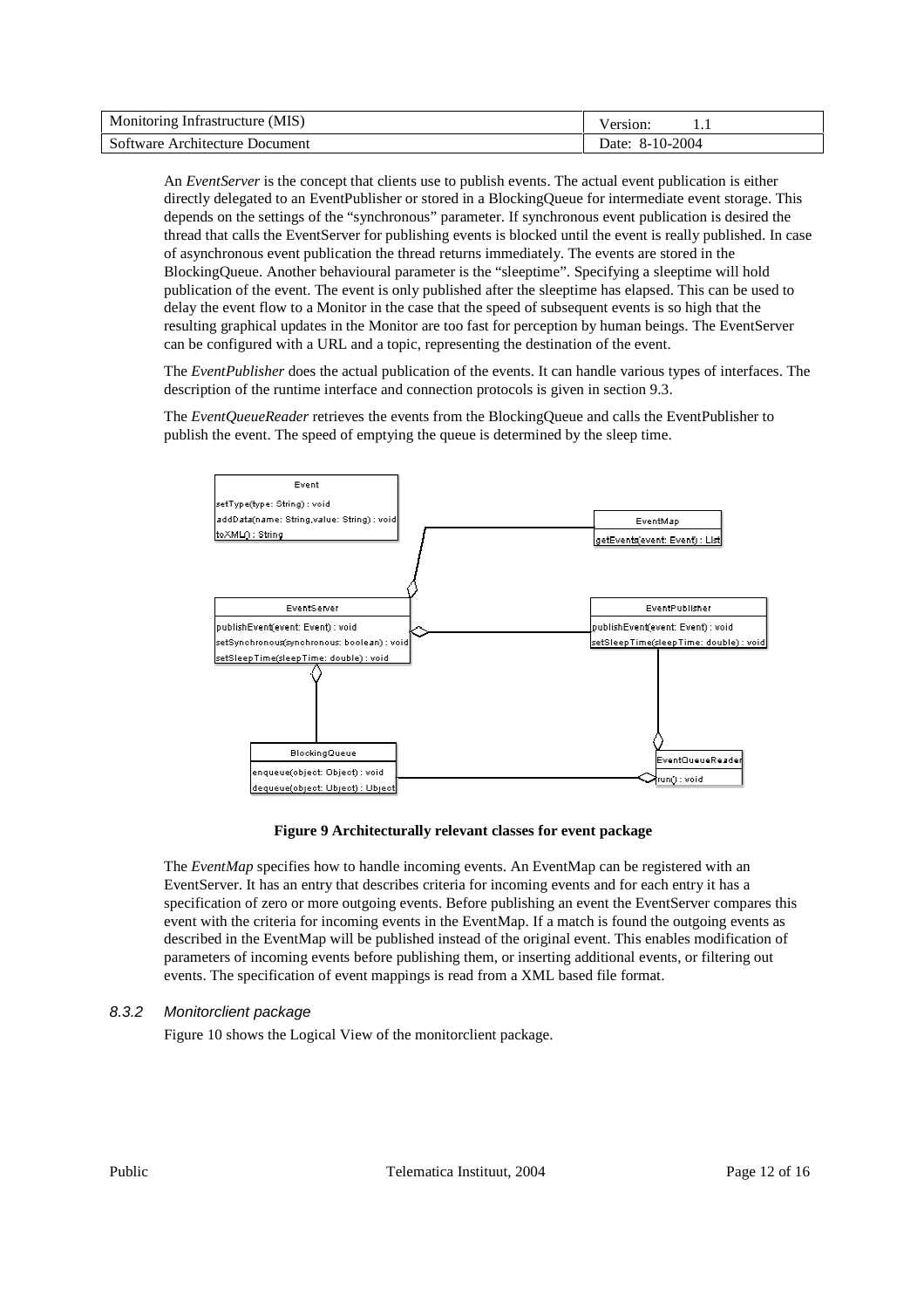| Monitoring Infrastructure (MIS) | √ersion:        |
|---------------------------------|-----------------|
| Software Architecture Document  | Date: 8-10-2004 |



**Figure 10 Logical View, monitorclient package** 

The monitorclient package can be decomposed into 3 sub packages:

The *graphics* package contains the graphical representation of the Monitored System in SVG format [SVG]. It also has an API to manipulate those graphics (e.g. colour and shape updates, starting and stopping of animations). The structure of the graphics package is generated at design time by the Monitor Client Design Tool and is therefore domain independent. The SVG graphics are domain specific. The API is for a large part determined by the SVG standard, but it can be extended with user-defined functions.

The *eventparser* package parses the incoming events. An off-the-shelf component is used for the eventparser: XML for Script [XFS].

The *eventhandler* package contains the logic that maps incoming events to function calls of the API of the graphics package. The eventhandler logic was generated at design time with the Monitor Client Design Tool. The structure and the interface of the eventhandler package are domain independent. The implementation is domain specific.

The monitorclient package is intended to run in a web browser environment using JavaScript as scripting language.

# **9. Detailed Runtime View**

#### **9.1 Introduction**

The Detailed Runtime View zooms in on the Runtime View of section 6. It shows how the packages specified in the Logical View contribute to the architecture of domain specific applications. It consists of 2 separate sections: section 9.2 describes how the Event Router package of the Logical View contributes to the publish-subscribe connector and section 9.3 will show how the events package and the monitorclient package of the Logical View contribute to the publisher, subscriber, client and server components of the Runtime View.

The Runtime View is relevant for:

- The MIS Developer as a guideline for software design and implementation. MIS Developers have to be aware of the application context of the libraries in order to optimise the usability.
- The Monitor Developer and Monitored System Developer, because it shows the various component interconnection possibilities that can be applied in their monitor applications at runtime.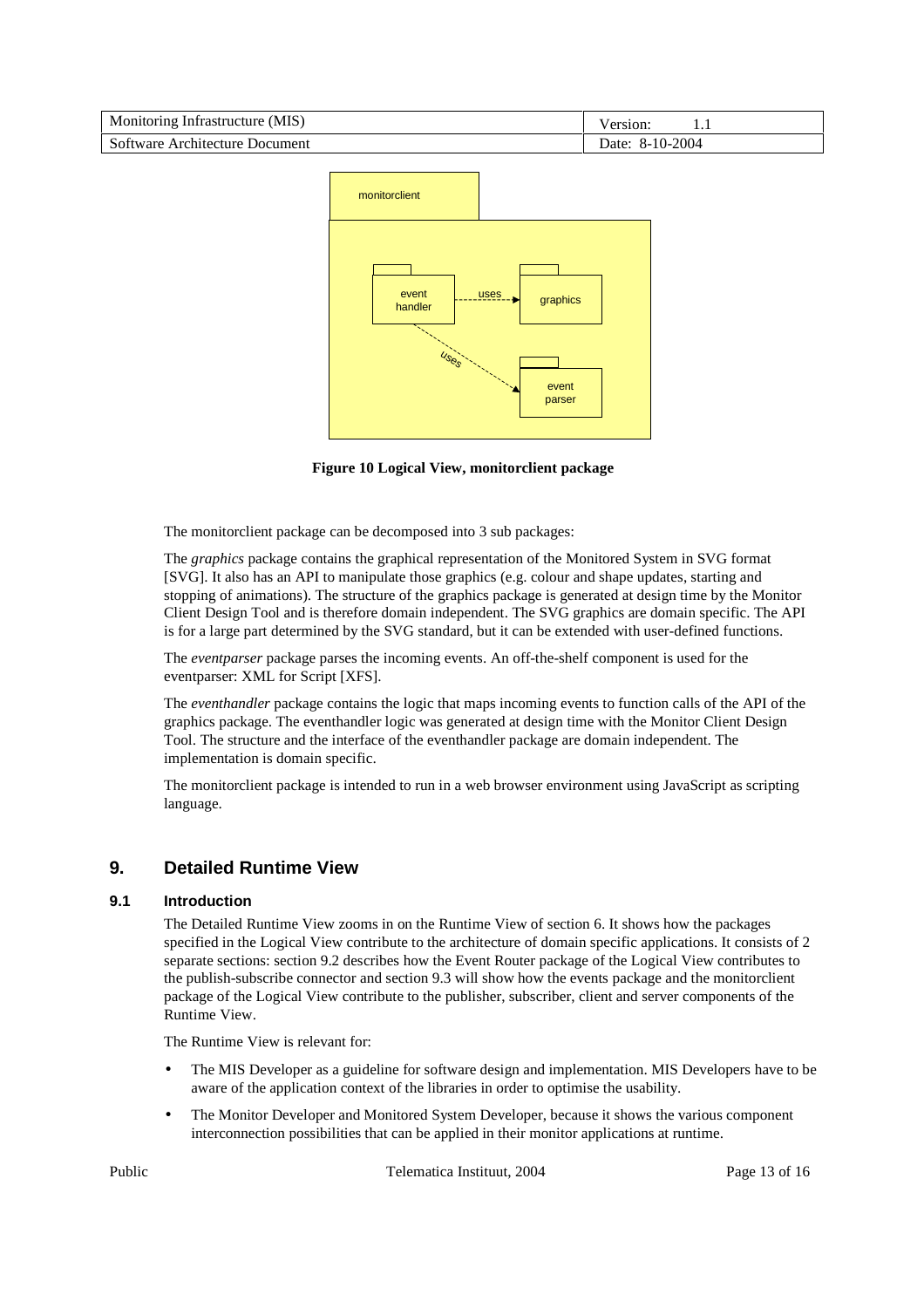| Monitoring Infrastructure (MIS) | ersion             |
|---------------------------------|--------------------|
| Software Architecture Document  | 8-10-2004<br>Jate: |

## **9.2 View description: Eventrouter package contribution**

Figure 5 and Figure 6 use a publish-subscribe connector as an abstraction. The Logical View mentions a concrete eventrouter package that realises this abstract connector. The Detailed Runtime View replaces the representation of the publish-subscribe connector in Figure 5 by the runtime representation of the eventrouter package and the required connectors. Therefore it is necessary to understand the runtime interface of the eventrouter. The runtime representation of the eventrouter is shown in Figure 11.



#### **Figure 11 Runtime representation of the pushlet event router**

The eventrouter has 2 runtime interface ports. The *postlet* port is used for event publication. The *pushlet* port is used for subscription to events. Clients communicate with the eventrouter by means of HTTP request with a specific parameter format. Clients that want to *publish* events can send a HTTP request to the *postlet* port. Clients can *subscribe* to events by sending a request to the *pushlet* port. After receiving the request for subscription on the pushlet port the eventrouter does not close the connection but keeps it open and pushes fresh events to the client. This is a technique similar to HTTP streaming as for example is used in multimedia viewing applications. For a more detailed explanation and interface specification see [PUSHLET].

The eventrouter contribution to the Detailed Runtime View is shown in Figure 12 (compare this figure with Figure 5).



#### **Figure 12: Detailed Runtime View, eventrouter package contribution**

The publication-port of the publisher is connected to the postlet-port of the eventrouter by a request-reply connector. The subscription port of the subscriber is connected to the pushlet-port of the eventrouter by a request-reply connector.

#### **9.3 View description: Events package and monitorclient package contribution**

To express the contribution of the events package and the monitorclient package to the Detailed Runtime View it is necessary to have the runtime representation of those components.

The events package as described in the logical view directly maps to a runtime component. The runtime representation of the events package is shown in Figure 13.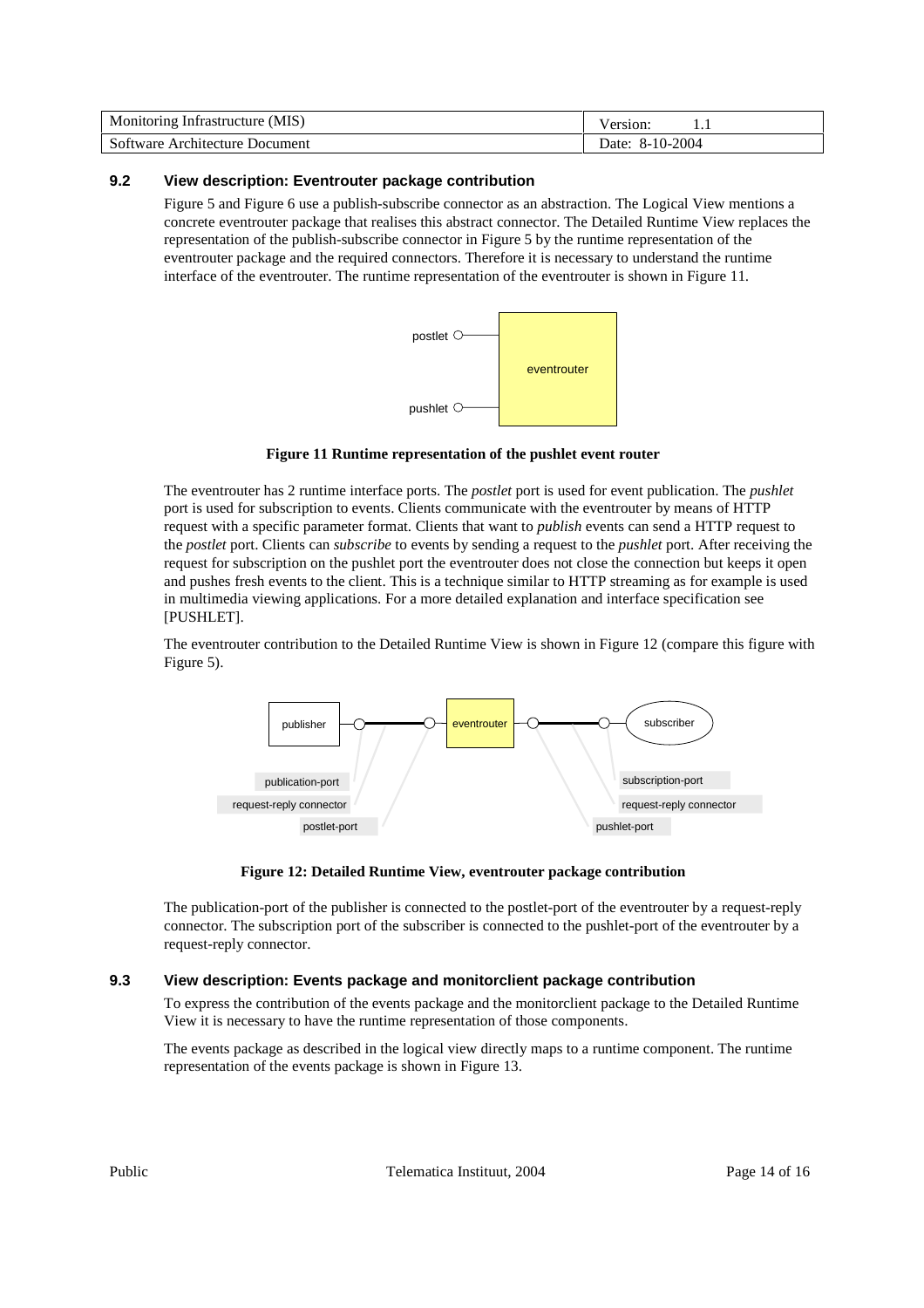| Monitoring Infrastructure (MIS)  |        | Version:<br>1.1                                                                                  |
|----------------------------------|--------|--------------------------------------------------------------------------------------------------|
| Software Architecture Document   |        | Date: 8-10-2004                                                                                  |
| mislet-reply $\circlearrowright$ | events | $\circlearrowright$ mislet-request<br>$\circlearrowright$ postlet<br>$\circlearrowright$ pushlet |

**Figure 13 Runtime representation of the events package** 

The events package has 4 ports. The pushlet port can be used to subscribe to an event router. The postlet port can be used to send events to an event router. The mislet-request port can be used to call a server over a request-reply (in this case HTTP) connector where the event is passed as a collection of parameters in the so-called *mislet-format*. The mislet-reply port can receive events in the mislet format.

The monitorclient package as described in the logical view also maps to a runtime component. The runtime representation of the monitorclient package is shown in Figure 14.



**Figure 14 Runtime representation of the monitorclient package** 

The only port of the monitorclient package is the eventhandler port. This port can receive incoming events.

The Detailed Runtime View is best described by adding the runtime representation of the events package and the monitorclient package to the Runtime View of Figure 6. The result is shown in Figure 15.

The *Monitor Server* uses the events package for multiple purposes. It can receive events over a requestreply connector at the mislet-reply port. It can subscribe to events using the pushlet port. It can publish events to the publish-subscribe connector using the postlet port.

*Monitored System 1* uses the events package to send events to the mislet-request port. This port is connected to the mislet-reply port of the Monitor Server.

*Monitored System 2* uses the events package to publish events to the publish-subscribe connector using the postlet port.

The *Monitor Client* is connected to the publish-subscribe connector. It is acting as a subscriber component. It receives the events published by the other components. It calls the eventhandler port of the monitorclient package to parse the incoming event and to show graphical updates in the web browser.

The example in Figure 15 illustrates how Monitor Development stakeholders can use the events package and the monitor package in their applications. The packages handle all distributed communication and timing issues, so the developers only have to concentrate on the domain specific aspects of their monitoring applications.